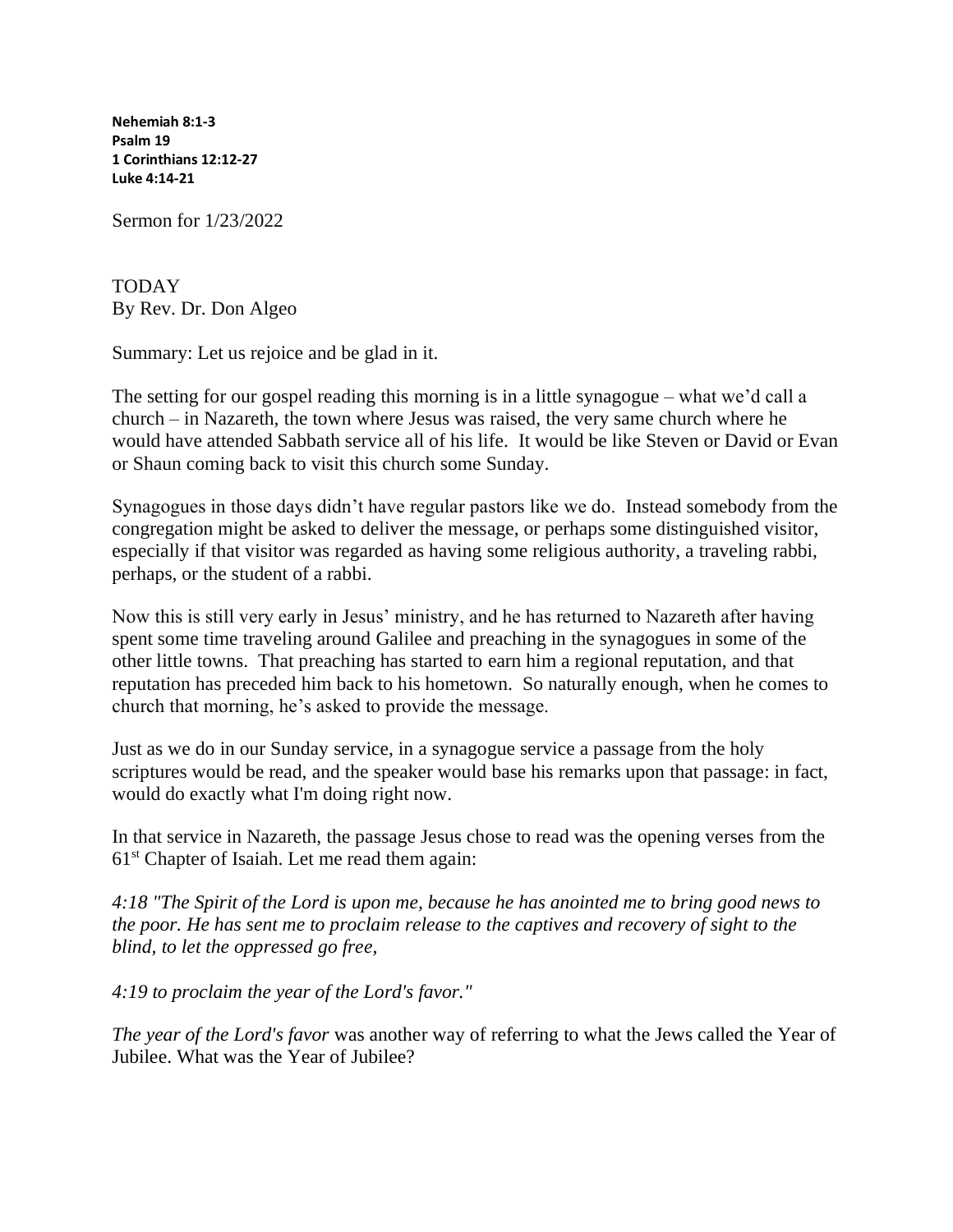We read about it in the book of Leviticus. Every fifty years, the Jews were to set aside one full year, and in that year, all debts were canceled, all slaves were given their freedom, and all property was returned. The Year of Jubilee, was a year full of releasing people from their debts, releasing all slaves, and returning property to those who originally owned it. It was also a year of rest, during which the Israelites were not supposed to reap or harvest, and so that the land itself could rest, and it was a time for people to return to their families and loved ones, and enjoy a year in peaceful celebration of the joys of family and community.

We can think of it this way: as the Sabbath day was supposed to be a day of rest and celebration from the work and difficulties and problems of the week, so the Year of Jubilee was to be a year of rest from the preceding 49 years (7X7).

When Jesus had finished reading aloud those verses from Isaiah about the year of Jubilee, we read the following:

## *4:20 And he rolled up the scroll, gave it back to the attendant, and sat down. The eyes of all in the synagogue were fixed on him.*

In the synagogue, when the reading was finished, the preacher would sit down. That was the position a teacher would take: sitting down. So that's why the eyes of everyone were now on him, because he was ready to preach, ready to explain the passage. And here's what Jesus said:

## *"Today this scripture has been fulfilled in your hearing."*

Clearly one thing Jesus was saying here was that He himself had come to introduce the true Year of Jubilee, the era of human history of which the ancient Jewish law of the fiftieth year had been a s symbol. He would be the beginning of that portion of the life of humanity whose culmination would be perfect peace: the good news for the poor, for the imprisoned, for the blind, for the oppressed.

But for this morning, I'd like us to think about something else Jesus was saying. Sitting there in that little church, on the holy day of rest, with Jesus in their midst, he was saying that today, here, in this synagogue, is the fulfillment of that scripture. Today, here, with Jesus in their midst, we find heaven on earth.

In our particular Christian tradition, we gather together on Sunday to honor the Sabbath, not as the Jews do on Saturday, but the point is the same.

When we gather here together as we are gathered this morning, in this lovely little church, this sanctified place, at this sanctified time, we are really experiencing a taste of heaven, an earthly foretaste of the eternal peace of heaven.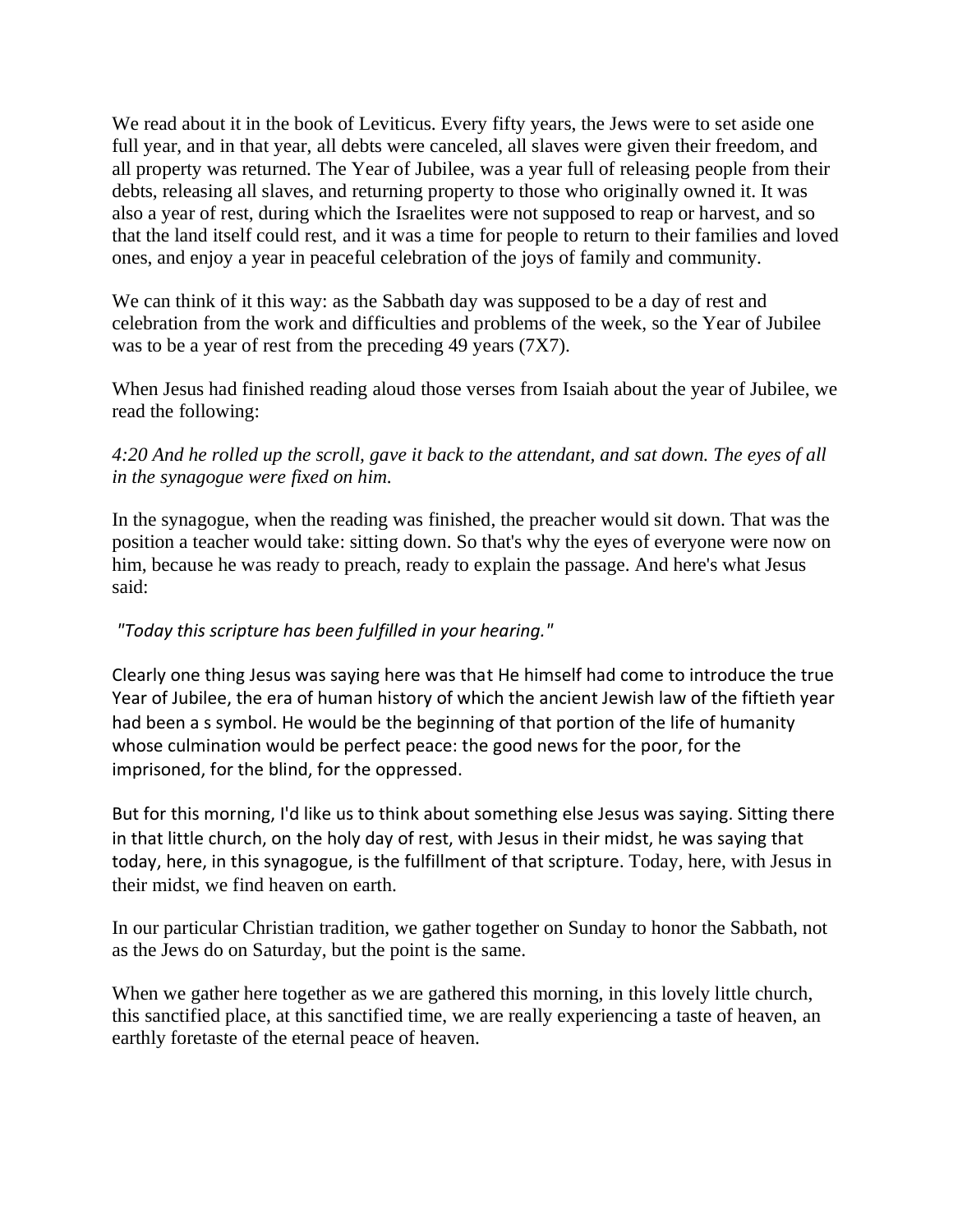The poverty from which we are freed is not the lack of material well-being, but the spiritual poverty of attachment to that material well-being, rather than the true and lasting wealth of being at peace with God.

It's the wealth Jesus described in the Sermon on the Mount in this way:

**19** "Do not lay up for yourselves treasures on earth, where moth and rust[\[a\]](https://www.biblegateway.com/passage/?search=Matthew%206:19-24&version=ESV#fen-ESV-23302a) destroy and where thieves break in and steal, **20** but lay up for yourselves treasures in heaven, where neither moth nor rust destroys and where thieves do not break in and steal.

That's what we're doing as we meet here today, whether we realize it or not. The psalms that we sing, the prayers we offer, the fellowship we share, are like the coins the widow woman tossed into the temple collection plate: they are not being given away, they're being invested in heaven's savings account.

The imprisonment from which we are being freed, here, today, is not the physical bars of a prison cell; it's the release from our own fears and apprehensions about the future, both our own and the future of those we love.

*[30A](https://www.kingjamesbibleonline.org/Matthew-10-30/)re not two sparrows sold for a farthing? and one of them shall not fall on the ground without your Father. But the very hairs of your head are all numbered. [31](https://www.kingjamesbibleonline.org/Matthew-10-31/)Fear ye not therefore, ye are of more value than many sparrows.*

The sight that is being restored to us is not the inability to see the physical world around us, it's the inability to see and hear and experience the spiritual glories and beauties of God with which we are surrounded. The lovely music we hear, the quiet charms of our little sanctuary, the coffee in the narthex, are all small and local points of light illuminating our fallen world, as Jesus himself will one day be the light of the whole world.

## *[Luke 17:20-](https://www.biblegateway.com/passage/?search=Luke+17%3A20-21&version=RSVCE)*

*[21](https://www.biblegateway.com/passage/?search=Luke+17%3A20-21&version=RSVCE) Being asked by the Pharisees when the kingdom of God was coming, he answered them, "The kingdom of God is not coming with signs to be observed;[ a] 21 nor will they say, 'Lo, here it is!' or 'There!' for behold, the kingdom of God is in the midst of you."*

The oppression which is being lifted from us is not some political system, it's the oppression of our isolation and self-dependence.

*"Behold, I am with you always, even to the end of time" (Matthew 28:20), Jesus tells us.*

The neighborliness we experience here on Sundays, the shared concerns, are nothing else but the very Spirit of Christ within each of us, binding us together with each other and with our Lord, in earthly fulfillment of that promise.

On the Andy Griffith Show episode "Man in a Hurry"- Malcolm Tucker is a wealthy business man from Charlotte. One Sunday he happens to have car trouble a couple of miles